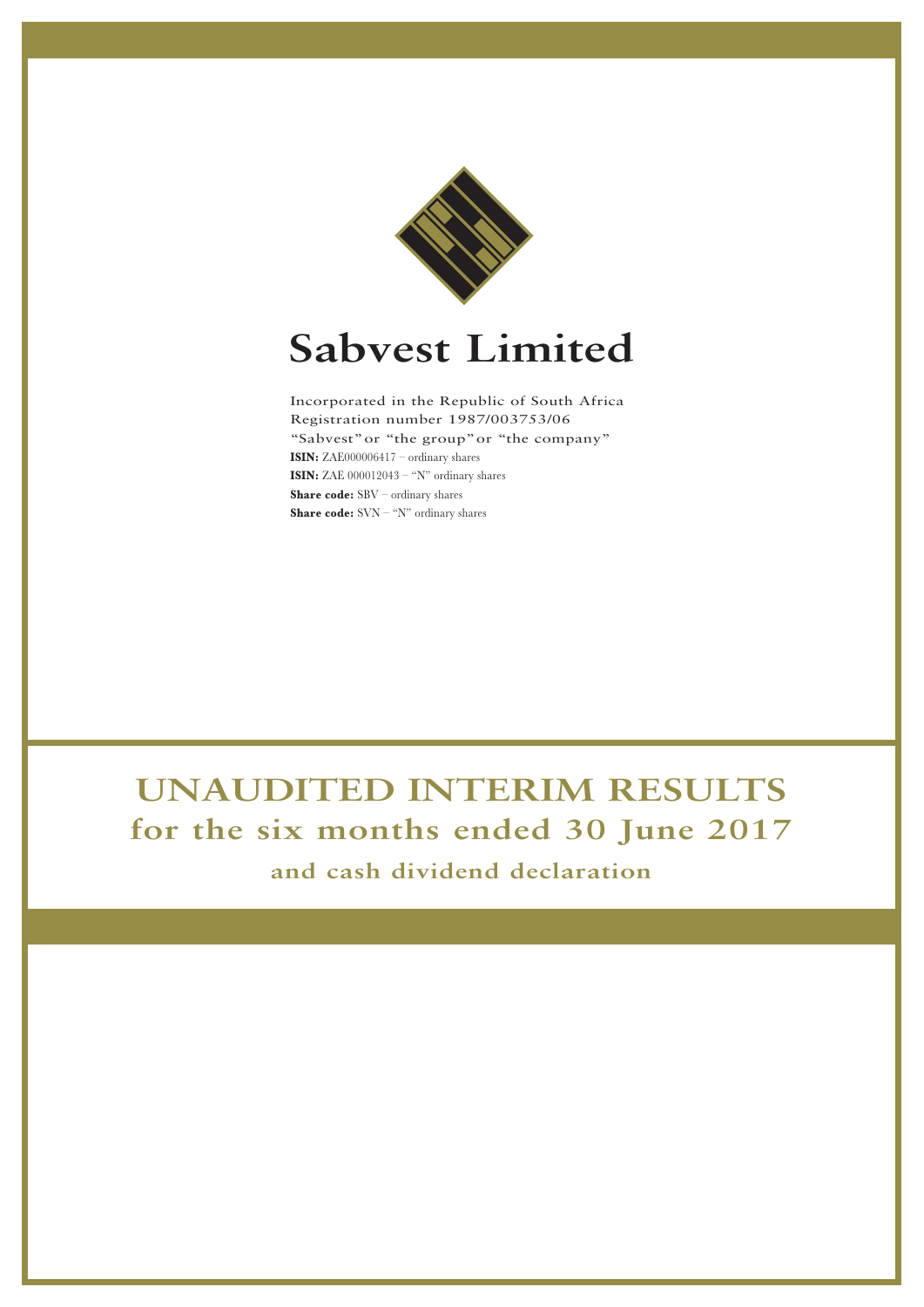## **Consolidated Summarised Statement of Financial Position**

as at 30 June 2017

|                                                                                                                  | <b>Unaudited</b><br>30 June<br>2017<br>R'000 | Unaudited<br>30 June<br>2016<br>R'000      | Audited<br>31 Dec<br>2016<br>R'000      |
|------------------------------------------------------------------------------------------------------------------|----------------------------------------------|--------------------------------------------|-----------------------------------------|
| <b>Non-current assets</b>                                                                                        | 2 056 266                                    | 1836058                                    | 2 009 727                               |
| Property, plant and equipment<br>Investment holdings                                                             | 1 2 1 6<br>2 055 050                         | 1549<br>1834509                            | 1 3 6 5<br>2 008 362                    |
| Unlisted investments<br>Listed investments                                                                       | 1 480 258<br>574 792                         | 1 332 786<br>501 723                       | 1 421 820<br>586 542                    |
| <b>Current assets</b>                                                                                            | 198 115                                      | 173 245                                    | 158 207                                 |
| Finance advances and receivables<br>Offshore investment holdings                                                 | 5 3 2 0<br>192 507                           | 9 3 1 7<br>163 779                         | 3858<br>151 262                         |
| Share portfolio<br>Bond portfolio<br>Equity portfolio<br>Cash balances                                           | 81 774<br>79 746<br>30 987<br>288            | 117492<br>46 287<br>149                    | 128 259<br>23 003<br>3 0 8 7            |
| Total assets                                                                                                     | 2 2 5 4 3 8 1                                | 2 009 303                                  | 2 167 934                               |
| Ordinary shareholders' equity<br><b>Non-current liability</b><br>Interest-bearing debt<br>Deferred tax liability | 1688906<br>401 411<br>70 000<br>331 411      | 1 546 725<br>386 033<br>100 000<br>286 033 | 1659255<br>413 689<br>90 000<br>323 689 |
| <b>Current liabilities</b>                                                                                       | 164 064                                      | 76 545                                     | 94 990                                  |
| Interest-bearing debt<br>Offshore portfolio finance<br>Current portion of                                        | 150 656<br>70 600                            | 59 417<br>21 670                           | 77 732<br>36 577                        |
| non-current debt<br>Interest-bearing debt                                                                        | 50 000<br>30 056                             | 37 747                                     | 30 000<br>11 155                        |
| Accounts payable and provisions                                                                                  | 13 408                                       | 17 128                                     | 17 258                                  |
| Total equity and liabilities                                                                                     | 2 2 5 4 3 8 1                                | 2 009 303                                  | 2 167 934                               |
| Net asset value per share $-$ cents<br>Number of shares in issue<br>less held in treasury $-000$ 's              | 3728<br>45 306                               | 3 3 9 5<br>45 554                          | 3646<br>45 513                          |

## **Consolidated Summarised Statement of Cash Flows**

for the six months ended 30 June 2017

|                                       | <b>Unaudited</b> | Unaudited | Audited   |
|---------------------------------------|------------------|-----------|-----------|
|                                       | 6 months         | 6 months  | 12 months |
|                                       | ended            | ended     | ended     |
|                                       | 30 June          | 30 June   | 31 Dec    |
|                                       | 2017             | 2016      | 2016      |
|                                       | R'000            | R'000     | R'000     |
| <b>Cash flow from operating</b>       |                  |           |           |
| activities                            | 28 762           | (8763)    | (2 077)   |
| Net income for the period             | 54 315           | (127 222) | 4 1 7 4   |
| Adjusted for non-cash items           | (10989)          | 131 710   | 17 477    |
| <b>Cash flow from operations</b>      | 43 3 2 6         | 4 4 8 8   | 21 651    |
| Dividends paid                        | (14564)          | (13 251)  | (23 728)  |
| <b>Cash flows from investing</b>      |                  |           |           |
| activities                            | (79373)          | (90697)   | (101748)  |
| These include:                        |                  |           |           |
| Purchase of investment holdings       |                  |           |           |
| and offshore portfolios               | (165 218)        | (226 794) | (328014)  |
| Proceeds from sale of investment      |                  |           |           |
| holdings and offshore portfolios      | 87331            | 71 492    | 156 450   |
| Decrease/(increase) in offshore       |                  |           |           |
| cash investment portfolio             |                  | 66 954    | 66 954    |
| Other                                 | (1486)           | (2349)    | 2862      |
| <b>Cash effects of financing</b>      |                  |           |           |
| activities                            | 47812            | 44 578    | 51 881    |
| These include:                        |                  |           |           |
| Increase in long-term loans           |                  |           | 20 000    |
| Increase/(decrease) in offshore       | 34 023           | 28 507    | 36 577    |
| portfolio finance<br>Other            | 13789            | 16 071    | (4696)    |
|                                       |                  |           |           |
| Change in cash and cash               |                  |           |           |
| equivalents                           | (2799)           | (54882)   | (51944)   |
| Cash balances, less current interest- |                  |           |           |
| bearing debt, excluding portfolio     |                  |           |           |
| finance, at beginning of period       | 3 0 8 7          | 55 031    | 55 031    |
| <b>Cash balances, less RSA</b>        |                  |           |           |
| interest-bearing debt at              |                  |           |           |
| end of period                         | 288              | 149       | 3 0 8 7   |

## **Consolidated Summarised Statement of Comprehensive Income**

for the six months ended 30 June 2017

| <b>Gross income from operations</b><br>and investments<br>Dividends received<br>Interest received                                                                                                        | <b>Unaudited</b><br>6 months<br>ended<br>30 June<br>2017<br>R'000<br>83 508<br>64 329<br>3708 | Unaudited<br>6 months<br>ended<br>30 June<br>2016<br>R'000<br>(78 652)<br>32 866<br>4628 | Audited<br>12 months<br>ended<br>31 Dec<br>2016<br>R'000<br>111 329<br>63 340<br>10 980 |
|----------------------------------------------------------------------------------------------------------------------------------------------------------------------------------------------------------|-----------------------------------------------------------------------------------------------|------------------------------------------------------------------------------------------|-----------------------------------------------------------------------------------------|
| (Loss)/income on financial<br>instruments and shares<br>Fees and sundry income<br>Fair value adjustment to                                                                                               | (24632)<br>722                                                                                | 2961<br>426                                                                              | 5313<br>1 147                                                                           |
| investments<br>- Listed<br>- Unlisted<br>Direct transactional costs                                                                                                                                      | 39 381<br>(13306)<br>52 687<br>(259)                                                          | (119533)<br>(131962)<br>12 429<br>(323)                                                  | 30 549<br>$(127 \; 425)$<br>157 974<br>(518)                                            |
| Interest paid<br>Net income/(loss) before<br>expenses and exceptional<br>items<br>Less:<br>Expenditure<br>Operating costs<br>Depreciation                                                                | (7535)<br>75 714<br>$(13\ 677)$<br>(13 497)<br>(180)                                          | (6 631)<br>(85, 606)<br>(12139)<br>(11962)<br>(177)                                      | $(15\;175)$<br>95 636<br>(24329)<br>(23943)<br>(386)                                    |
| Net income/(loss) before<br>taxation<br>Taxation - deferred<br>- Current year<br>- CGT arising from change in<br>inclusion rate                                                                          | 62 037<br>(7722)<br>(7722)                                                                    | (97745)<br>$(29\;477)$<br>26 234<br>(55 711)                                             | 71 307<br>(67133)<br>(11422)<br>$(55\;711)$                                             |
| Net income/(loss) for the<br>period attributable to<br>equity shareholders<br>Translation of foreign subsidiary *1<br><b>Total comprehensive</b><br>income/(loss) attributable<br>to equity shareholders | 54 315<br>(4989)<br>49 3 26                                                                   | (127 222)<br>(8585)<br>(135 807)                                                         | 4 1 7 4<br>(15961)<br>(11 787)                                                          |
| Earnings/(loss) per share – cents $*^2$<br>Dividend per share (proposed<br>$after\text{ interim/year-end} - cents$<br>Weighted average number of<br>shares in issue $-000$ 's                            | 119,7<br>26,0<br>45 368                                                                       | (279,0)<br>23,0<br>45 605                                                                | 9,2<br>55,0<br>45 600                                                                   |
| Headline earnings/(loss) per<br>share – cents $\ast^2$<br><b>Reconciliation of headline</b><br>earnings<br>Net income for the period<br>Loss on sale of property, plant                                  | 119,7<br>54 315                                                                               | (279,0)<br>(127 222)                                                                     | 9,2<br>4 1 7 4                                                                          |
| and equipment<br>Headline earnings for the period                                                                                                                                                        | 54 315                                                                                        | (127 222)                                                                                | 5<br>4 179                                                                              |

\*1 *This item may subsequently be classified to profit and loss.*

\*2 *There are no diluting instruments.*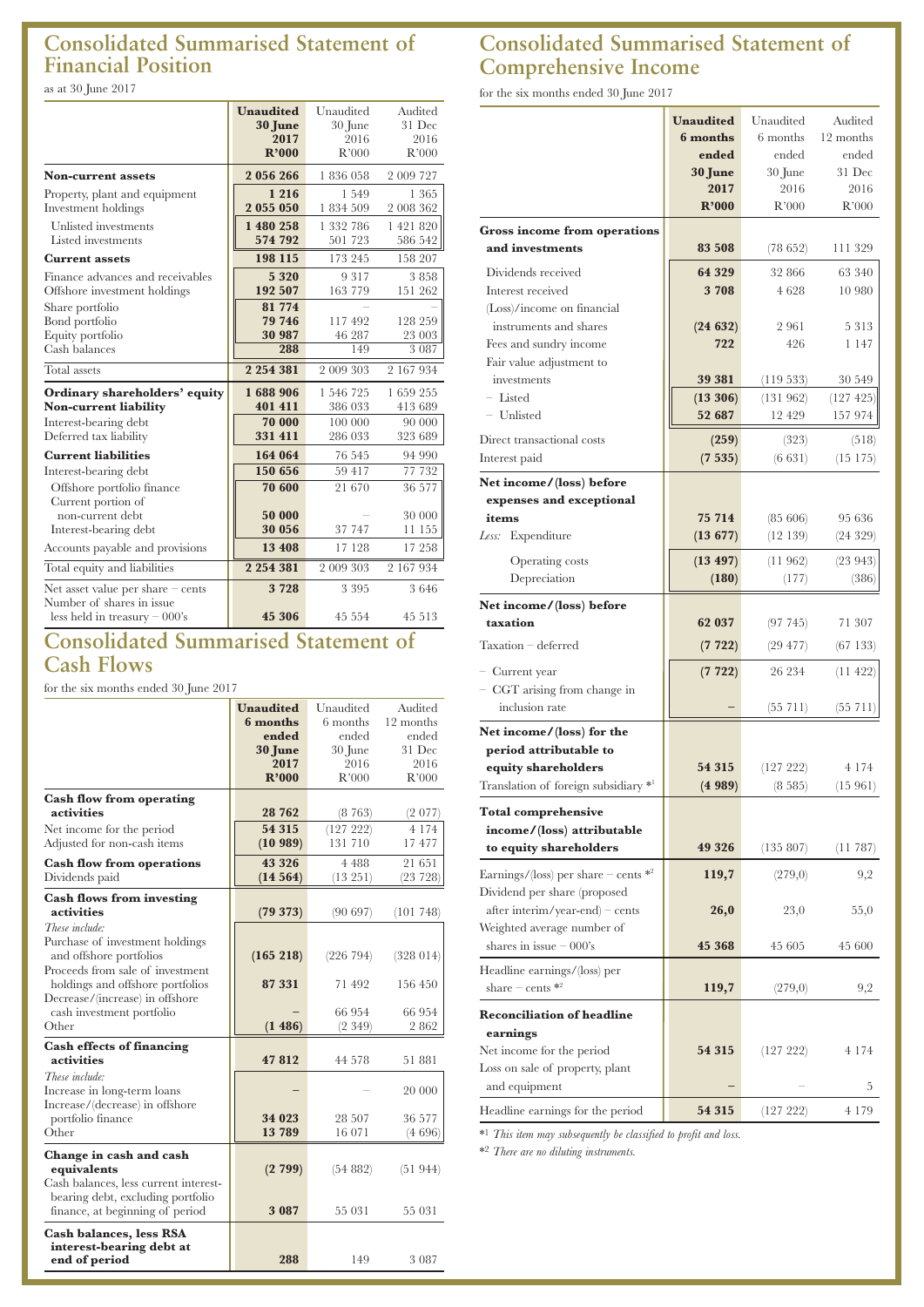## **Consolidated Summarised Statement of Changes in Equity**

for the six months ended 30 June 2017

|                                           |         |          | Non-    |                            |           |
|-------------------------------------------|---------|----------|---------|----------------------------|-----------|
|                                           |         |          | distri- | Disti-                     |           |
|                                           | Share   | Share    | butable | butable                    |           |
|                                           | capital | premium  | reserve | reserve                    | Total     |
|                                           | R'000   | R'000    | R'000   | R'000                      | R'000     |
| Balance as at 1 January 2016              | 856     | 40 155   | 70 475  | 1 589 896                  | 1 701 382 |
| Total comprehensive loss for the period   |         |          | (15961) | 4 1 7 4                    | (11 787)  |
| Loss in share trust                       |         |          | (1)     |                            | (1)       |
| Shares held in treasury – written back    |         | 5 5 9 3  |         |                            | 5 5 9 3   |
| Shares held in treasury                   | (1)     | (12 203) |         |                            | (12 204)  |
| Dividends paid                            |         |          |         | (23 728)                   | (23 728)  |
| <b>Balance as at 31 December 2016</b>     | 855     | 33 545   |         | 54 513 1 570 342 1 659 255 |           |
| Total comprehensive income for the period |         |          | (4989)  | 54 315                     | 49 326    |
| Loss in share trust $-$ written back      |         |          | 1       |                            | 1         |
| Shares held in treasury - written back    | 1       | 12 203   |         |                            | 12 204    |
| Shares held in treasury                   | (5)     | (17311)  |         |                            | (17316)   |
| Dividends paid                            |         |          |         | (14564)                    | (14564)   |
| Balance as at 30 June 2017                | 851     | 28 437   |         | 49 525 1 610 093 1 688 906 |           |

#### **Contingent liabilities**

1. The group has rights and obligations in terms of shareholder and purchase and sale agreements relating to its present and former investments.

|        | Commitments for the lease of premises are as follows: |
|--------|-------------------------------------------------------|
| Year 1 | R972 338                                              |
| Year 2 | R <sub>1</sub> 056 163                                |
| Year 3 | R <sub>1</sub> 044 450                                |
|        |                                                       |

### **Investment holdings**

as at 30 June 2017

|                                        | Number of    | Economic    | Fair          |
|----------------------------------------|--------------|-------------|---------------|
|                                        | Ordinary     | interest    | value         |
|                                        | shares/units | $^{0}/_{0}$ | R'000         |
| <b>Unlisted Industrial Investments</b> |              |             |               |
| Classic Food Products (Pty) Ltd        |              | 25,0        |               |
| Flexo Line Products (Pty) Ltd          |              | 25,0        |               |
| SA Bias Industries (Pty) Ltd *1        |              | 59,9        |               |
| Sunspray Food Ingredients (Pty) Ltd *2 |              | 22,0        |               |
|                                        |              |             | 1 480 258     |
| <b>Listed long-term Investments</b>    |              |             |               |
| Brait S.E.                             | 800 000      |             | 48 416        |
| Long4Life Limited                      | 2 000 000    |             | 12 200        |
| Metrofile Holdings Limited             | 25 000 000   |             | 117 500       |
| Rolfes Holdings Limited                | 6 000 000    |             | 28 140        |
| Rolfes Holdings Limited *3             | 22 500 000   |             | 105 525       |
| Torre Industries Limited *4            | 62 842 500   |             | 93 635        |
| <b>Transaction Capital Limited</b>     | 10 000 000   |             | 147 500       |
| Value Capital Partners Fund *5         | 200 000      |             | 21 876        |
|                                        |              |             | 574 792       |
| Long-term investment holdings          |              |             | 2 055 050     |
| Offshore investment holdings           |              |             | 192 507       |
| Share portfolio                        |              |             | 81 774        |
| Bond portfolio                         |              |             | 79 746        |
| Corero Network Security Plc            | 20 500 000   |             | 30 987        |
| <b>TOTAL HOLDINGS</b>                  |              |             | 2 2 4 7 5 5 7 |

\*1 *Voting interest 49%.*

\*2 *Held indirectly through ordinary shares in Famdeen Investments (Pty) Ltd.*

\*3 *Held indirectly through participating preference shares in Masimong Chemicals (Pty) Ltd linked to the performance of 22,5m shares in Rolfes Holdings Limited.*

\*4 *Held indirectly through ordinary shares in Newshelf 1400 (Pty) Ltd.*

\*5 *Value Active PFP H4 Fund invested in listed equities presently primarily in Allied Electronics Corporation Limited and Adcorp Holdings Limited.*

#### **Commentary**

#### **Profile**

Sabvest is an investment group which has been listed on the JSE since 1988. Its ordinary and "N" ordinary shares are quoted in the Equity Investment Instruments sector.

Sabvest has significant interests in four unlisted industrial groups, long-term holdings in eight listed investments and equity funds, and offshore share and bond portfolios, all accounted for on a fair value basis. In addition, Sabvest invests in debt instruments and portfolios and undertakes other fee and profit earning activities from time to time.

#### **Changes in investment holdings**

During the period Sabvest:

- purchased 25% of Classic Food Products (Pty) Limited;
- purchased 41 523 shares in Brait for R3,1m, thereby increasing its holding to 800 000 shares;
- purchased 2m shares in Long4Life Limited for R13m;
- purchased 200 000 units in Value Capital Partners Fund for R20m;
- restructured the form of its investment in Torre Industries Limited by disposing of its Torre shareholding to Newshelf 1400 (Pty) Limited in exchange for ordinary shares in Newshelf with the result that it holds 48,67% of Newshelf, representing a look-through holding in Torre of 62 842 500 shares;
- purchased 82 372 Sabvest ordinary shares and 125 056 Sabvest "N" shares for R5,1m and which are presently held as treasury shares in a subsidiary;
- increased its offshore share portfolio to R81,7m from RNil and reduced its offshore bond portfolio from R128,3m at the year-end reporting date to R79,7m;
- purchased 5m shares in Corero Network Securities for R4,5m (GBP264,190), thereby increasing its interest in Corero to 20,5m shares representing 6,5% of Corero.

#### **Financial results**

PAT increased to R49,3m from a loss of R135,8m in the comparable six-month period. This is stated after accounting for a loss of R24,9m arising from the restructuring of the shareholding in Torre. HEPS for the period increased to 119,7 cents from a loss of 279 cents in the prior period.

NAV per share increased to 3 728 cents per share, being a 2% increase over NAV at the financial year-end and a 9,8% increase over the NAV at the previous interim reporting date. Shareholders' funds increased to R1,688bn.

The deferred tax liability has been calculated on the basis that gains on the sale of all investments will be subject to CGT in RSA, after the utilisation of any remaining assessed losses.

The group's balance sheet is well structured with interest-bearing debt at conservative levels.

The group's cash flows remain strong and the interim dividend has accordingly been increased by 13% to 26 cents per share.